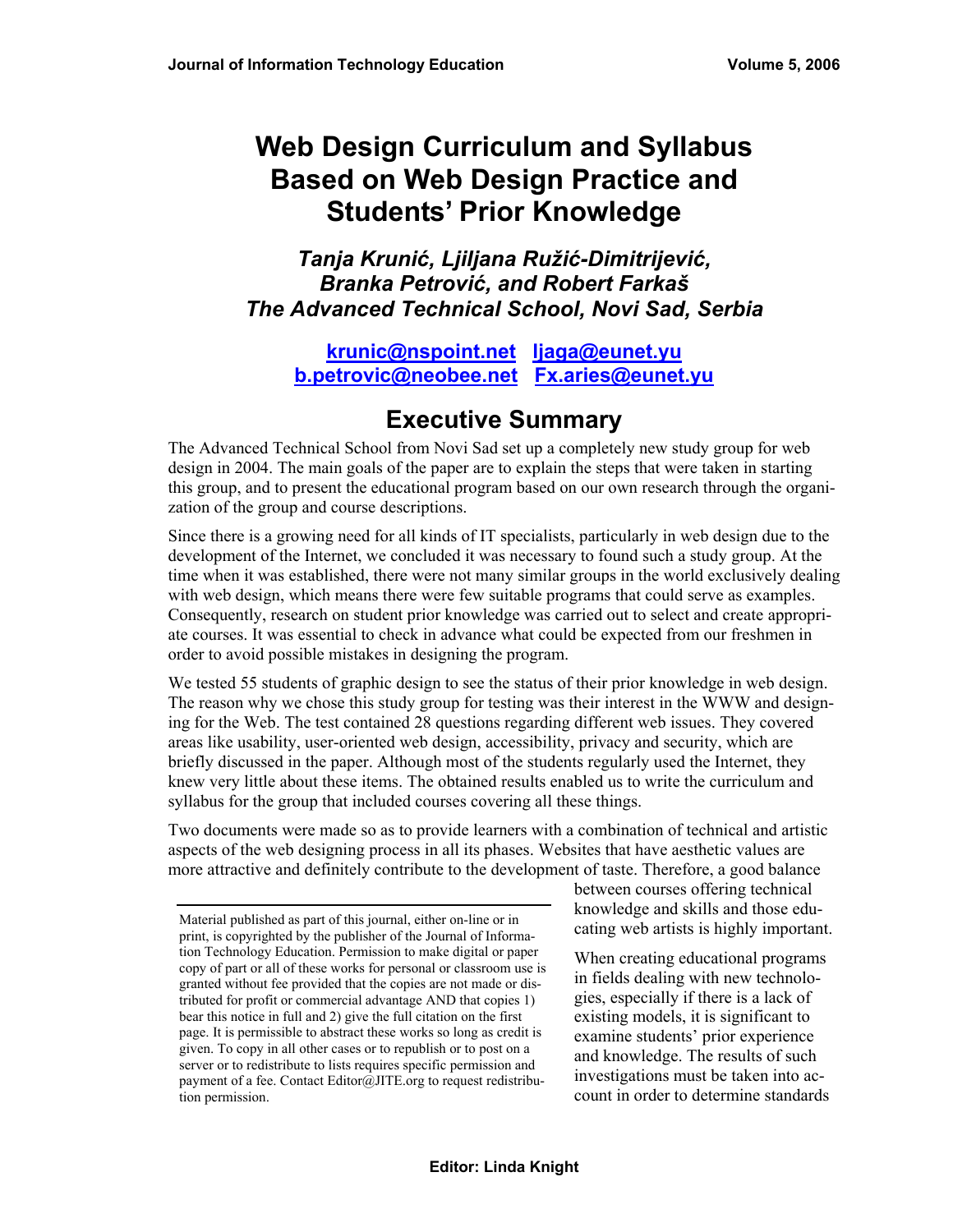that should be achieved, and to produce high quality programs. We believe that our curriculum and syllabus presented in this paper can be used as useful illustrative examples by those intending to start a similar study group.

**Keywords:** Web design study group, curriculum, syllabus, web issues, prior knowledge

# **Introduction**

This paper deals with the way we started our web design study group. The main objective is to explain the procedure we used to test the students' prior knowledge of web design. Secondly we would like to present the educational program in this field based on our research.

The World Wide Web is nowadays part of our lives. When trying to create functional and attractive sites, web designers meet with difficulties because web design is associated with many other modern disciplines. Besides an extensive knowledge of new web design technologies, the designer should be familiar with usability, accessibility, privacy, and security. We must not, however, forget the artistic aspect of web designing – students ought to study subject areas such as graphic design, form and style, and drawing and painting.

Our survey of curricula from several universities worldwide (see: Additional sources) has shown that web design is not usually found as a separate study group. It is present as one or more courses within other study groups in computer science or information technology departments. Furthermore, the majority of the reviewed courses regarding the Web are mainly based on studying web technologies, programs, and scripts, neglecting the issues mentioned above. Our study group for web design was founded at the Advanced Technical School, Novi Sad in 2004 with an appropriate undergraduate program involving the fundamental knowledge of the abovementioned areas.

The world tendency to do business and a variety of other activities on the Web increases the need for special web design study groups. So, undergraduate studies aiming to educate future web design professionals should be harmonized with modern expectations in order to provide students with knowledge and skills necessary to deal with the complete situation on the Web. Therefore, curriculua and syllabuses should be made according to the needs of the present-day web community and the prior knowledge of students. Since the WWW influences our views regarding the standards of beauty among other things, it is important to educate designers who will be able to contribute to the development of aesthetics in general.

# **Important Web Issues**

Let us first discuss some of the previously mentioned important areas connected with web design.

## *Usability*

As mentioned earlier, the number of people relying on the WWW in their work is rising. Naturally, visitors expect to find useful sites to do business as fast and as comfortably as possible; therefore, usability, which is defined as the visitor's ability to use the site appropriately, is very important. Unfortunately, there are numerous websites with mistakes against usability, since they are partly unusable for the average user. The most common mistakes against usability can be found in Nielsen (2003). A user investigation in 2004 ("Web usability - the main rules", 2004 ) shows that about 40% of users never come back to a website after their first unsuccessful attempt. The most common reasons for their disappointment with websites can also be found in this investigation.

According to Powell (2000), the main web design aspects are purpose, web content, visual elements, and technologies. The basic principle of good web design is a balance between these four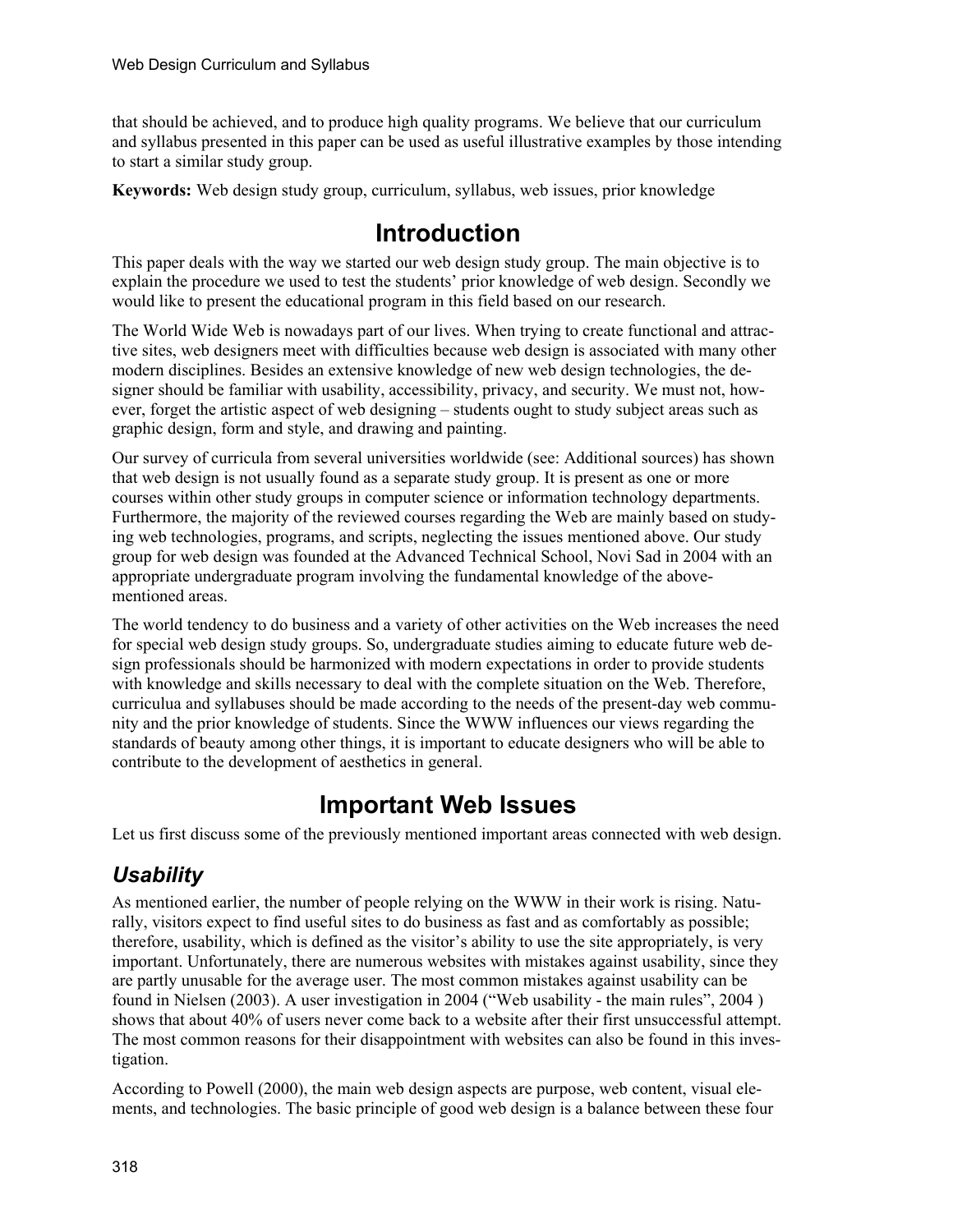aspects, and the designer-to-user correspondence. However, a lot of websites are created without a previously defined purpose. Usually the only motive for their creation is just a reaction to the competition's website. On the other hand, sites with no balance between their function and form can be found on the Web every day. The same source claims the main reasons for this problem are the web designer's inexperience, short deadlines, and the so-called ad-hoc design without adopting any web design models. We believe that these problems occur due to the fact that web design courses are mostly focused on technologies, programs and scripts, as mentioned before.

## *User-oriented Web Design*

One of the worst web designer's mistakes is to create a website without a previous analysis of user needs. Such websites may seem interesting and well designed to their authors, but they are complicated and almost useless for many visitors. Web designers should know that they are to create sites for users, not to show off their web technology knowledge. Therefore, it is advisable to interview users and make an appropriate selection of their desires, for some of them may be unrealistic. The web designer has to decide if user wishes can be met or not. This is very important since the designer is supposed to have a complete control over the situation at every moment. After its publishing, user opinions on a website should be monitored constantly.

### *Accessibility*

Another problem to the web designer to deal with is accessibility. The World Wide Web Consortium (W3C) defines a website as accessible if it allows access to people with some kind of disability (W3C, 2005). The importance of accessible web design can be realized by analyzing the number of disabled people worldwide. A report (U.S. Census Bureau, 1997) categorizes 19.6% of the U.S. population as having some sort of disability. A detailed categorization of human disabilities influencing web design can be found in "Introduction to Web Accessibility" (Web Accessibility in Mind, 1998). Another source is the statistic about visually impaired people in the European Union, for example for people in Germany ("Statistics about visually impaired", 1994).

The Web Content Accessibility Guidelines (WCAG) (W3C, 1999) by the W3C was the first major effort to establish instructions for accessible design. This standard consists of fourteen guidelines, each with three checkpoint levels to be reached by web designers. Priority 1 checkpoints ensure that the page itself is accessible. Priority 2 checkpoints ensure that certain groups will be able to access information on the web page. Priority 3 checkpoints ensure that all content on the page is completely accessible (See also the Curriculum for Web Content Accessibility Guidelines (W3C, 2000)). In specific countries, national standards emerged later. Section 508 of the Federal Rehabilitation Act in the U.S. is based on WCAG Priority 1. Common Look and Feel in Canada (Adaptive Computer Technology Training Center, 1999) and Web Guidelines (2005) in the United Kingdom are based on Priorities 1 and 2 from the WCAG. The W3C provides an extensive listing of national standards initiatives.

Apart from the fact that it is obligatory in websites of many governments, accessibility should be widely spread in web designing because it opens the door to information for individuals with disabilities. In addition, all users benefit from accessible web design by getting more usable websites. It is based on up-to-date architecture and design that allow greater flexibility across the site. Accessibility also contributes to a growing market for software, hardware, and web design.

But, how much is web accessibility respected in practice? The authors of this paper tested the accessibility of 50 websites using WebEXACT, the free online service for testing accessibility of web content (http://webxact.watchfire.com/) and the results are given in Table 1. To be representative and independent, the test was performed in the following manner: Arbitrary terms were chosen from the English vocabulary and typed as keywords in a search engine. To represent the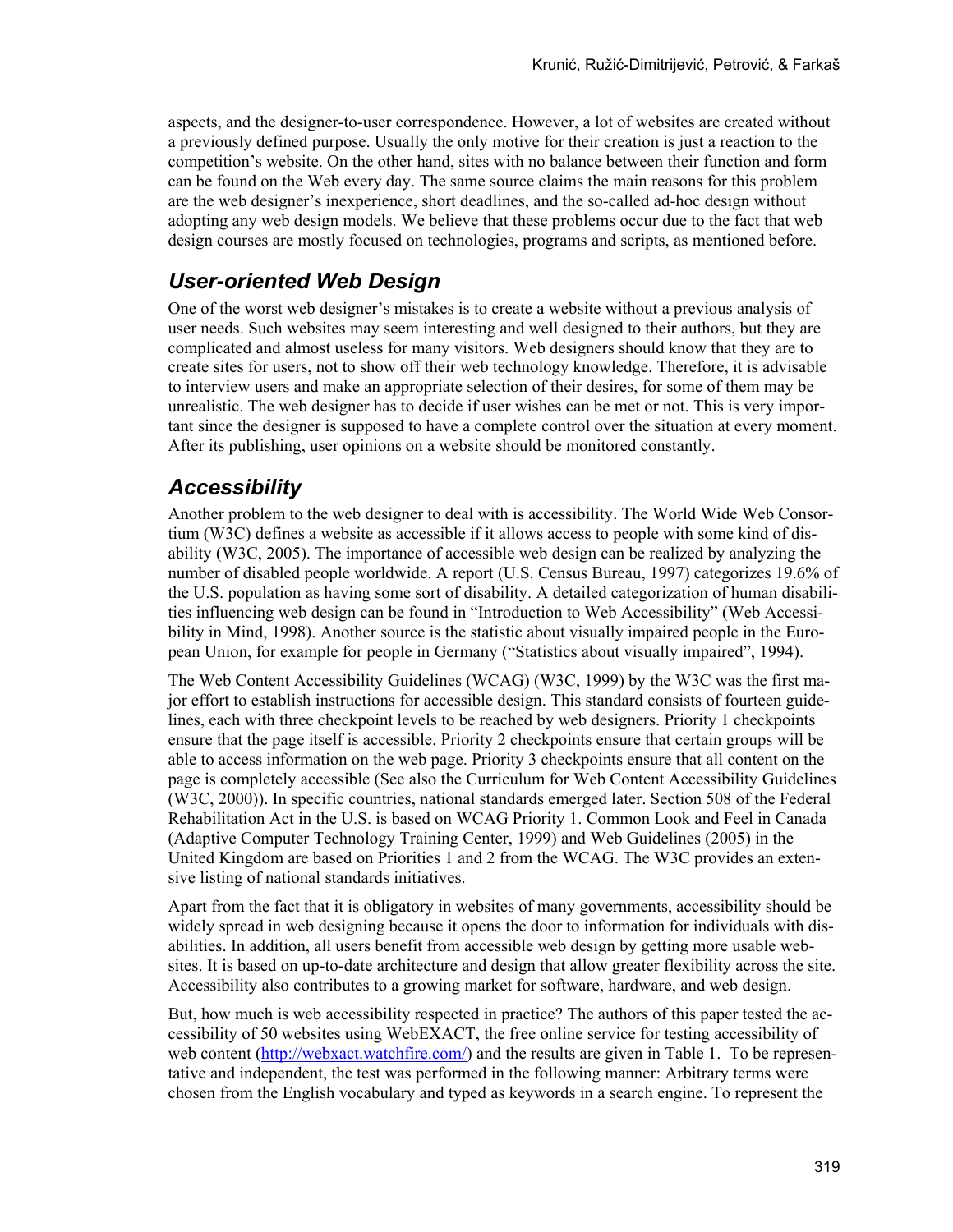average accessibility situation worldwide, we chose several arbitrary web addresses with different country-coded Top-Level Domains from a results listing. Then the websites were tested by using WebEXACT.

| Percentage of websites satisfying    |       |    |  |  |  |  |  |  |
|--------------------------------------|-------|----|--|--|--|--|--|--|
| Priority1<br>Priority2<br>Priority 3 |       |    |  |  |  |  |  |  |
| 34%                                  | $0\%$ | 6% |  |  |  |  |  |  |

**Table 1: Results of the web accessibility test** 

As we can see from Table 1, only 34% of the tested pages satisfy Priority 1 checkpoints meaning that almost 66% of the disabled people have no access to these pages. A completely accessible website, satisfying all checkpoints was not found in our research. Since a relatively small number of websites was examined, our aim is to widen the accessibility investigation in the future. Although we cannot make global conclusions, the obtained results can still be used as a parameter pointing to the necessity to improve accessibility in practice.

### *Privacy*

User confidence is an important issue to companies. Unfortunately, the privacy of many web visitors is jeopardized due to data collecting on pages especially when the GET method of form submission is used, as it is known for its privacy vulnerabilities, and visitor tracking through cookies and web beacons.

A cookie is a file created by a website to store information on the user's computer, like preferences regarding the time when that particular site is visited (Microsoft, 2005). Cookies can store personally identifiable information that can be used to contact visitors, such as e-mail, home and work addresses, or telephone numbers. There are so-called first-party cookies and third-party cookies. First-party cookies are those left on your machine by the web page you are currently viewing. These cookies are commonly used to store information, e.g. favorite Web visiting hours. Third-party cookies are those left on your machine by a domain other than the one you are currently viewing. For instance, a lot of sites have advertisements from third-party websites and the latter may use cookies. Their common usage is to track the visitor's web preferences for advertising or marketing purposes.

Generally, a web beacon consists of a small string of code that represents a graphic image request on a web page or e-mail ("Web beacon," 2003). There may or may not be a visible graphic image associated with the web beacon and often the image is designed to blend into the background of the web page or e-mail. Web beacons may be delivered from the same or a different domain than the web page or e-mail viewed. They may be used by the party responsible for the web page or email viewed (first-party web beacons) or by the third-party (third-party web beacons).

A privacy statement is frequently insufficient to gain user confidence. The World Wide Web Consortium developed the Platform for Privacy Preferences Project (P3P 1.0, 2003), creating a simple, automated way for users to have more control over the use of personal information in websites they visit. Its basic level, P3P is a standardized set of multiple-choice questions covering all major aspects of the website's privacy polices. Taken together, they present a clear snapshot of how the site handles personal information about its users. P3P enables websites to make this information available in a standard, machine-readable format. It also enables browsers to "read" this snapshot automatically and compare it to the consumer's own set of privacy preferences. P3P enhances user control by putting privacy polices where users can find them, in the form users can understand, and, most importantly, enables users to act on what they see. Any organization wish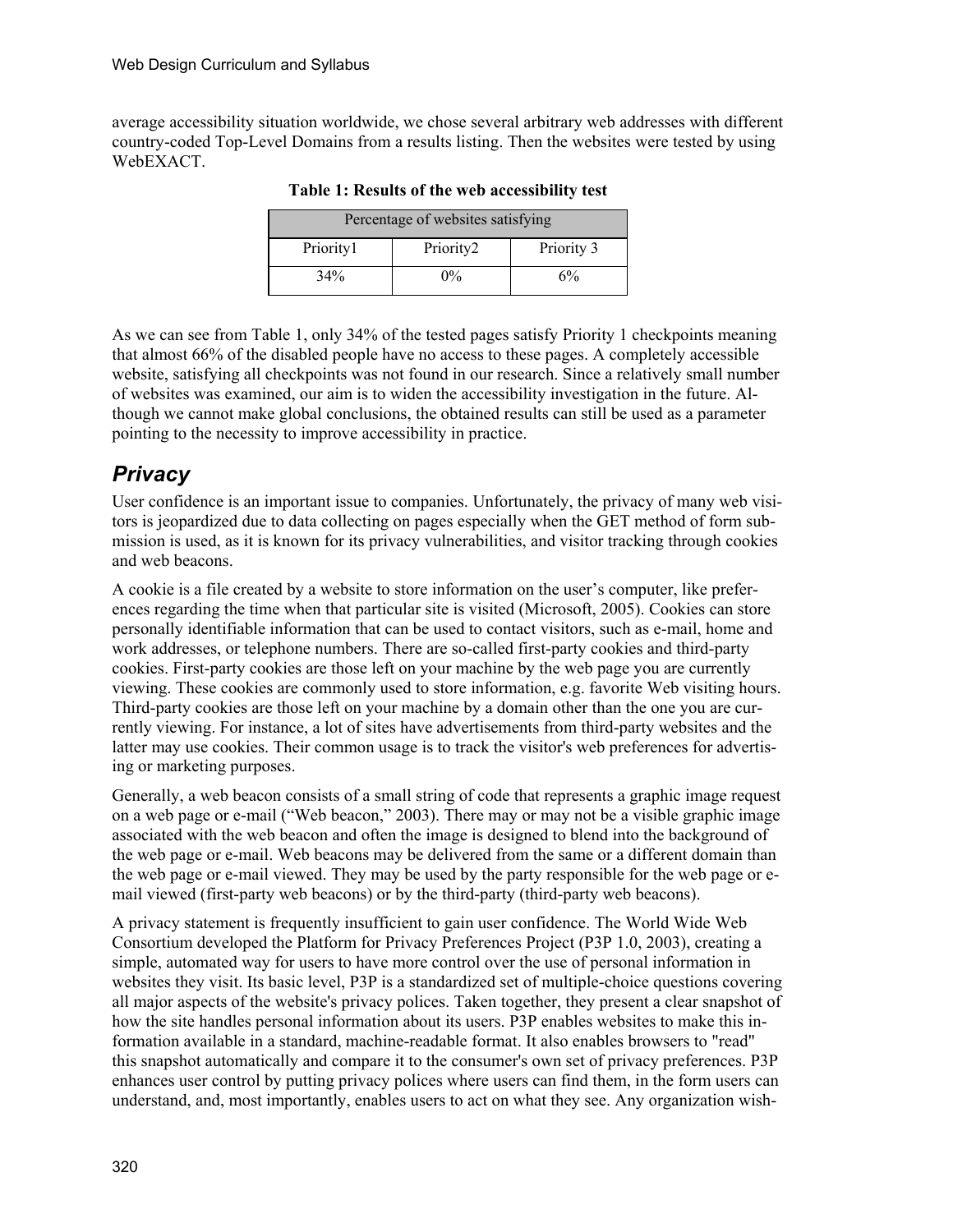ing to increase user confidence should consider implementing P3P ("Why Implement P3P?" 2002).

During the accessibility investigation, we also examined privacy issues of the tested websites. The results clearly state that there are more websites with some sort of user tracking (32%), than those using P3P (8%). Hence, the need to promote user privacy in practice is great.

## *Security*

E-business gives a chance to enlarge company profit and market share, and make new partnerships worldwide. But e-business is associated with a big risk of losing data and user confidence. However, a lot of companies neglect the need to secure information and regard it as waste of time and money. Consequently, they are at risk to lose much more money than is necessary to secure their data system. New computer worms are created every day. Since information travels over the Internet passing through several websites on its way from the sender to the receiver, hackers have a chance to catch the message and change or steal its content. To understand the need of data securing, we will mention the fact that due to computer virus attacks companies worldwide lost US\$ 123 million in 2004 ("New Viruses," 2005). An example of consequences of a hacker-driven web attack on an Australian bank database in 2001 can be found in Wolley & Young (2001).

Hackers commonly use software vulnerabilities, and information related to them can be found on the Internet. Therefore, it is important to be informed about the vulnerabilities of company software. Relevant data can be retrieved from the cert-org website ("Vulnerabilities, incidents and fixes," 2005), for instance. Furthermore, software should be updated regularly. Web designers should be familiar with the use of firewalls, secure web page creating by means of client certificates, and many other related topics (Krunic & Ruzic-Dimitrijevic, 2005). It is also very important for companies to hire website security administrators to look after their information systems.

A lot of companies and organizations create security polices – a set of behavior rules employees have to respect in order to increase data security (U.S. Department of Health and Human Services, 2002 ). Security policies are based on ISO/IEC 1779 standard concerning data security (ISO 1799 standard, 2000). A good source about web security and security polices is (AEB Web Security Guidelines, 2002). An example of the security police of UC Berkeley can be found in MacFadden & Katagiri (2003). Since a web attack can happen in spite of all applied security measures, it is advisable to perform data backup daily. The stored data can be recovered in case of a successful attack. Yet all companies dealing with e-business should be prepared for web attacks and have a plan for data recovering and getting back into business.

# **The Students' Prior Knowledge Analysis**

When the decision was made to start our web design study group, a set of questions was created based on a preliminary list of subjects and available references. According to the information gathered from these sources and investigations carried out in the latter, we selected valid questions from the initial set. Then the test was given to the first year students of graphic design in our School during their computing class. Finally, the obtained data was statistically analyzed on a computer.

We tested 55 students aged  $18 - 20$ , and the relation between boys and girls was 30:25. They had all completed secondary school and had computing as a subject. Approximately 90% of them were computer owners, which means they belonged to the middle class.

Since most students use the Internet every day and a lot of data about web design is available on the Web, the curriculum planers for the new web design study group tested the students' prior knowledge to check the relevancy of the appropriate curriculum and syllabus. The results were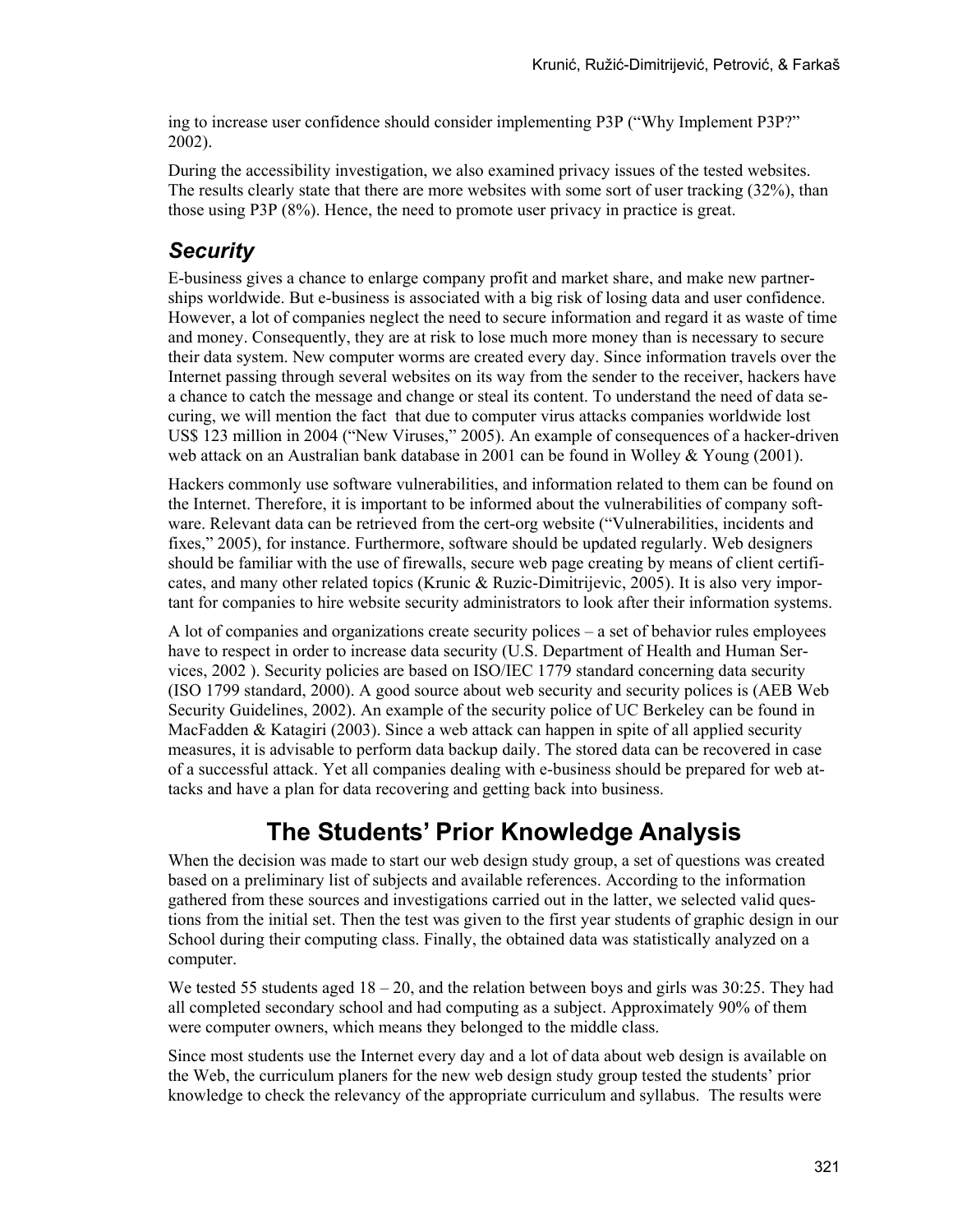an important source of information in composing the curriculum. The test done by the freshmen contained 28 questions about web design. In order to increase the test relevancy, questions from different areas like basic web design knowledge, usability, accessibility, privacy, and security were mixed not grouped according to topics. The results reflecting the knowledge of specific web areas are given in Table 2.

|                               | Number of<br>questions | Average number of correctly an-<br>swered questions | Percentage |
|-------------------------------|------------------------|-----------------------------------------------------|------------|
| Basic web design<br>knowledge | 6                      | 1.24                                                | 20.7%      |
| Accessibility                 | 4                      | 0.91                                                | 22.7%      |
| Usability                     | 11                     | 2.71                                                | 24.6%      |
| Privacy                       |                        | $\theta$                                            | $0\%$      |
| Security                      | 6                      | 0.56                                                | 9.3%       |
| Total                         | 28                     | 5.42                                                | 19.4%      |

**Table 2: Students' prior knowledge analysis** 

The complete list of questions can be found in Appendix 1. Now we will present only a few that were not answered correctly by most students.

A very important usability issue is to mark hyperlinks with the color blue, since visitors expect blue to indicate hyperlinks, but students did not realize the importance of this rule, Figure 1.



Figure 2 tells us that students knew nothing about accessible design, since none of them gave the right answer.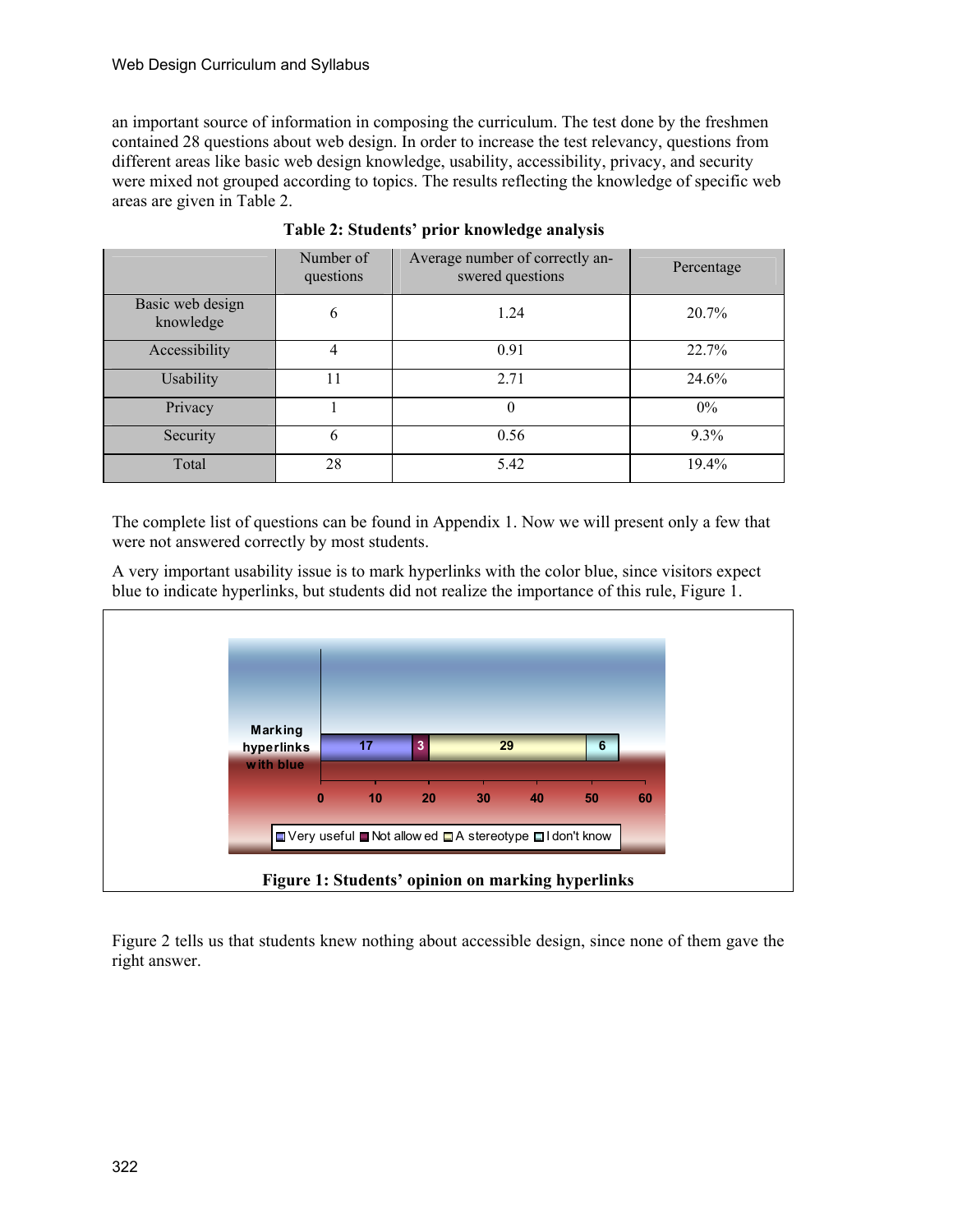

Consequently, they had no information about screen readers and head pointers as assistive technologies used by people with disabilities, see Figure 3. The fact that their total knowledge about accessibility was 22.7% can be explained by the nature of the test consisting of multiple-choice questions, so some of them just guessed the correct answer.



Another frequent mistake was related to the question about the security policy. As we can see from Figure 4, only 4 students answered it correctly.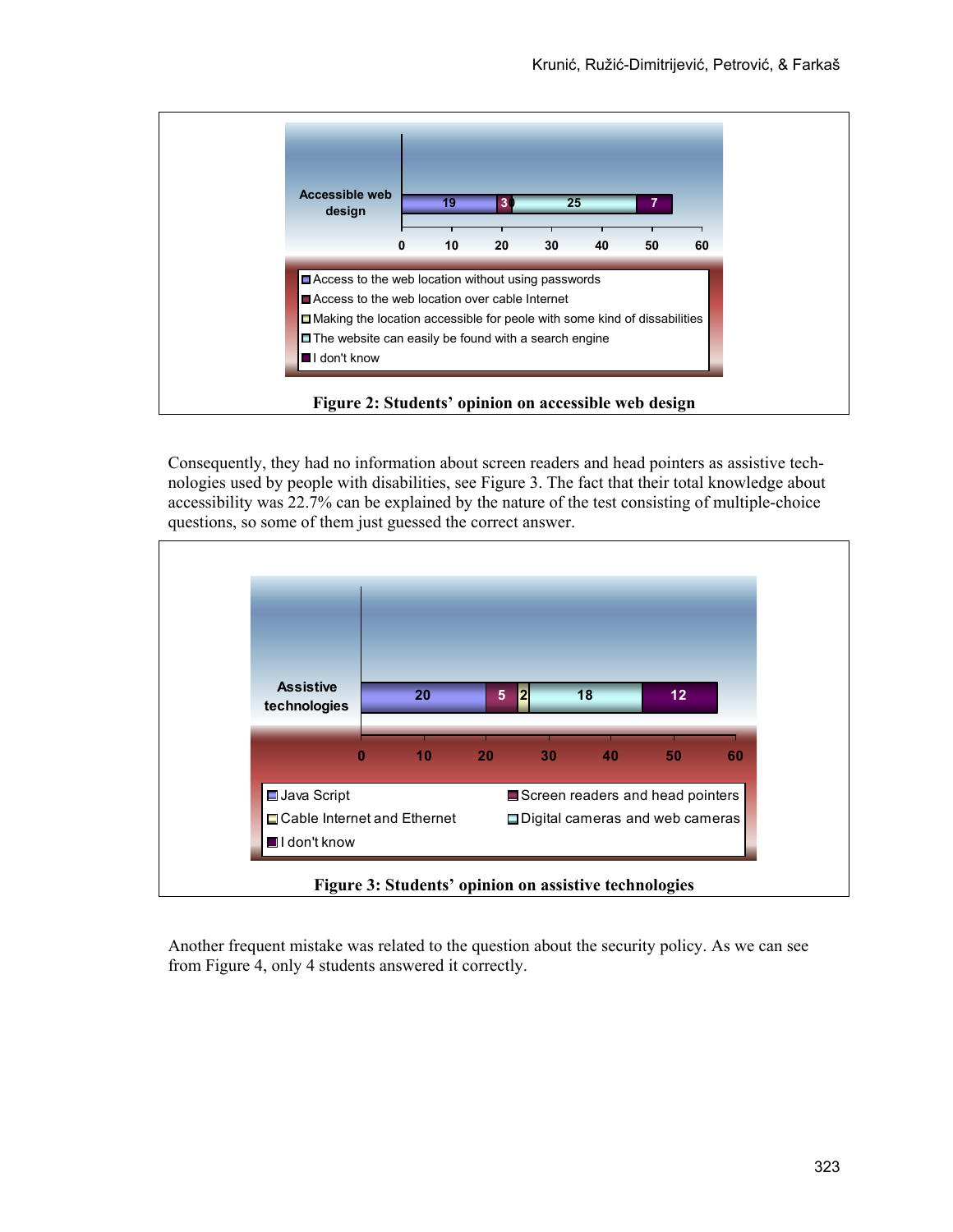

It is also interesting that only a small group of students knew the fact that information travels over the Internet from the sender's computer to the receiver's computer through a dozen locations, Figure 5.



None of the students had heard about P3P, and just three knew the full name of the W3C. Another interesting fact is that 69.1% of them did not know anything about what parts of the website ought to be verified before its publishing, and only 3.63% knew what should be checked. No one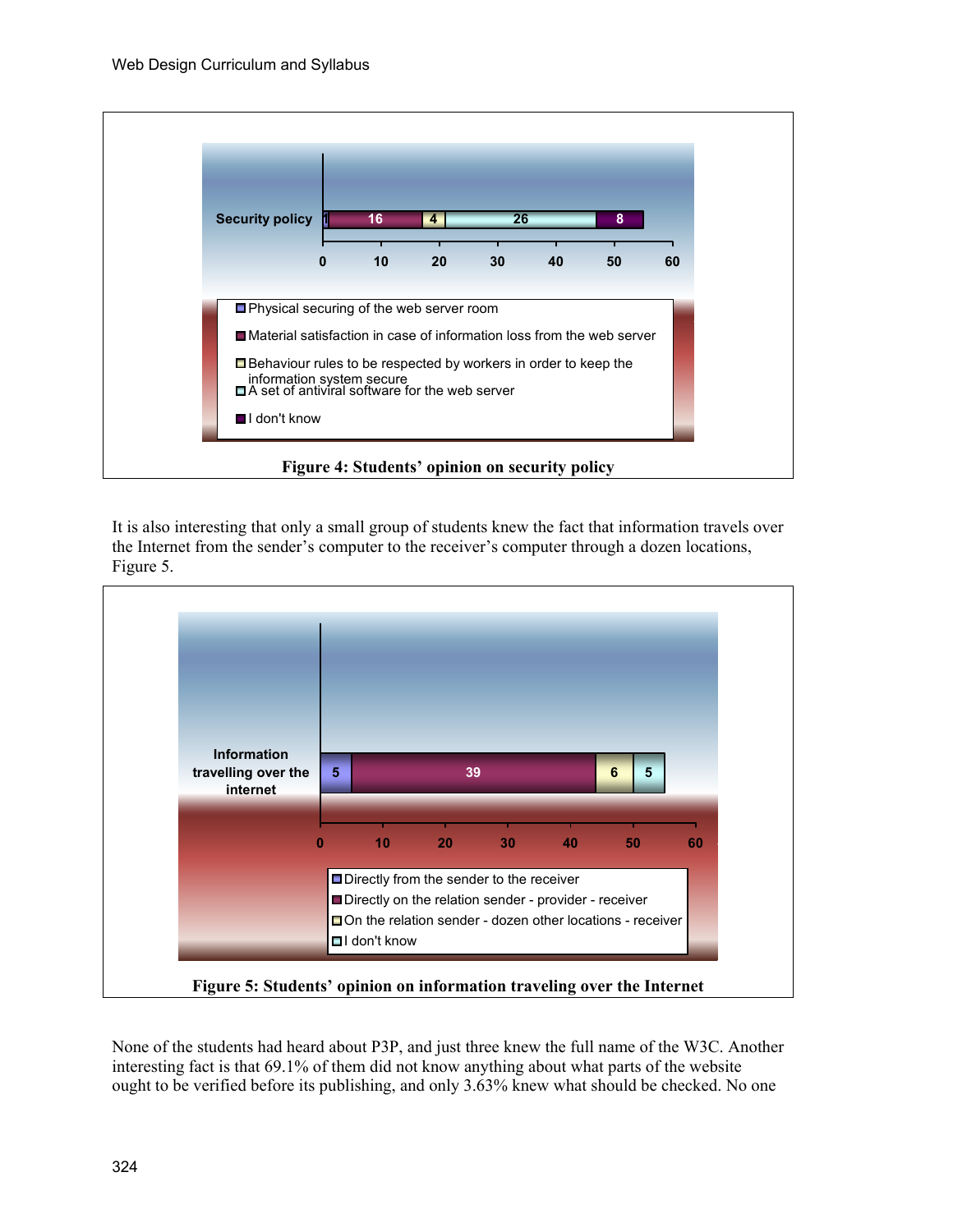had a complete plan of how to develop a web page, while 10.91% had a partial idea about the steps to be taken to make a good web page.

The number of students tested was rather small, and in our further research we would like to examine a much larger group. It would be good to have more questions referring to different subjects that could be divided in several separate tests. Thus we could obtain more precise results regarding these diverse areas. Students could be grouped according to schools they have finished to compare levels of their prior knowledge.

These results emphasized the necessity to introduce a course called *Introduction to web design* including the following topics: basic web design ideas, usability, accessibility, privacy and security*.* In addition courses such as *Internet Languages and Tools 1& 2*, *Applied Databases* and *Multimedia 1&2* are essential because of the techniques and technologies used in designing websites that are to be adopted.

Also, courses like *Development of the Internet* and *Marketing and Design*, as well as *Typography* ought to be incorporated in every curriculum tending to cover basic information about the Internet, role of design in marketing activities, and typographic editing of the website's content.

# **How We Started Our Web Design Study Group**

The Advanced Technical School in Novi Sad has five departments, including the graphic department established ten years ago. It consists of four study groups: graphic engineering, graphic design, web design, and applied photography. Even before the web design group was established, a few students of graphic design took part in the development of the School's site. They were very enthusiastic and successful, and this was actually the reason that determined the faculty and director of the School, PhD B. Nikolić, to open the new study group in 2004.

All principles of the Bologna Declaration were taken into account in creating the curriculum and syllabus for the group, but will not be discussed herein as they can be found in The Bologna Declaration (2000). This document was signed in June 1999 by ministers of education from about 30 European countries. Its main goal is to create a European space for higher education, in order to enhance the employability and mobility of citizens, and increase the international competitiveness of European higher education. The way to promote the student mobility is the European Credit Transfer System (ECTS) designed as a unique system enabling comparison of various educational programs in higher education. It is based on credits that express student workload required to achieve the objectives of a program (60 credits per academic year, 30 per semester) and every individual course within the program.

Our freshmen have different levels of prior knowledge because secondary schools in our country differ significantly regarding their curriculums, syllabuses and equipment. The courses studied in the web design group offer an extensive knowledge of computer science, since modern technologies are widely used in designing. In the first academic year the courses from the computer science area are tailored to provide the students with the basic information about computer uses, as well as word processing (Word), making presentations (PowerPoint), drawing (Corel Draw), and image editing (Photoshop). In this way they get fundamental knowledge in the fields necessary for their further education. During the second year several specialized courses are added introducing the students into the creative process of making websites. Art courses are evenly distributed throughout the first two years of the learning process since web design has its artistic component as well. In the last, third year the fifth semester is almost exclusively reserved for specialist courses dealing with web design. According to the Bologna Declaration all courses last one semester, and students' knowledge is periodically evaluated through tests, essays and examinations. The final mark is a combination of results achieved in all segments of their activities.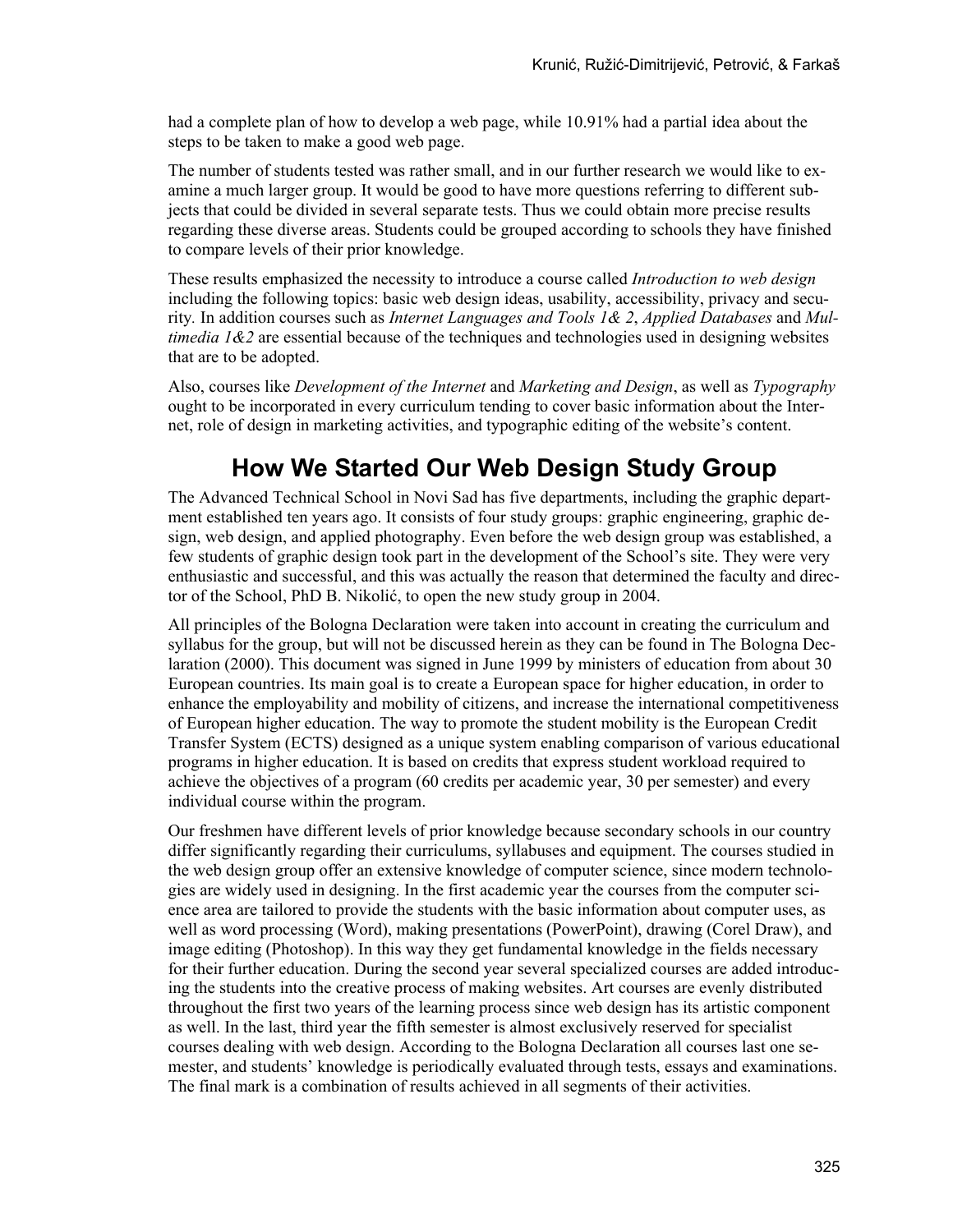The final, sixth, semester is mainly used for practical assignments and work experience. The former include updating and redesigning of our official website, making presentations for the School, production of video materials for conferences organized by our School, etc. Work experience is gained in companies dealing with IT (Internet providers, software companies, TV stations, advertising agencies, publishing companies, etc.) where students can apply their knowledge and learn how such businesses function. Although all faculty members serve as advisors, in the last semester students are assigned to a faculty member who can help them with practical work. The final examination consists of a written paper prepared on a topic suggested by the student, and its public presentation. The chosen topic refers to issues studied in specialist courses and must be approved by head of the graphic department and one member of the faculty, who becomes the student's mentor. The paper and the presentation are assessed by a commission.

We regularly adapt the curriculum and syllabus to provide our students with the knowledge and skills they need, and also inform them about the most up-to-date equipment and applications, and the latest trends in the world of web design. A balanced combination of theory and practice is essential in studying web design. Only those who manage to combine these two things can become good web designers. At the end of their studies our students receive the Bachelor of Engineering degree in Graphics – Web Design. The satisfactory completion of 180 ECTS credits is required for this undergraduate degree.

# **Web Design Curriculum**

| <b>Semester 1</b> |                                                       |                |                           |                | <b>Semester 2</b>              |                |                     |
|-------------------|-------------------------------------------------------|----------------|---------------------------|----------------|--------------------------------|----------------|---------------------|
| <b>Courses</b>    |                                                       | <b>Credit</b>  | $l + a e + l e$<br>a week |                | <b>Courses</b>                 | <b>Credit</b>  | $l+ae+le$<br>a week |
|                   | Sociology                                             | 3.5            | $2+1+0$                   | $\mathbf{1}$   | Applied<br>Photography         | 5              | $2+0+2$             |
| $\overline{2}$    | Form and Style                                        | $\overline{4}$ | $3+0+0$                   | $\overline{2}$ | Marketing and<br>Design        | $\overline{4}$ | $3+0+0$             |
| $\overline{3}$    | Technical Drawing $\&$<br><b>Descriptive Geometry</b> | 6.5            | $2+3+0$                   | 3              | Graphic Design 1               | 5              | $2+0+2$             |
| $\overline{4}$    | Computers                                             | 6              | $1+0+3$                   | $\overline{4}$ | Development of<br>the Internet | 5              | $2+0+4$             |
| 5                 | English 1/Specialist<br>English                       | 3.5            | $1+1+0$                   | 5              | <b>Operating Systems</b>       | 5              | $2+2+0$             |
| 6                 | Drawing and Painting                                  | 6.5            | $1+0+4$                   | 6              | Computer<br>Graphics           | 6              | $1+0+2$             |
|                   | <b>Summary</b>                                        | 30             | 22                        |                | <b>Summary</b>                 | 30             | 24                  |

### **First Year**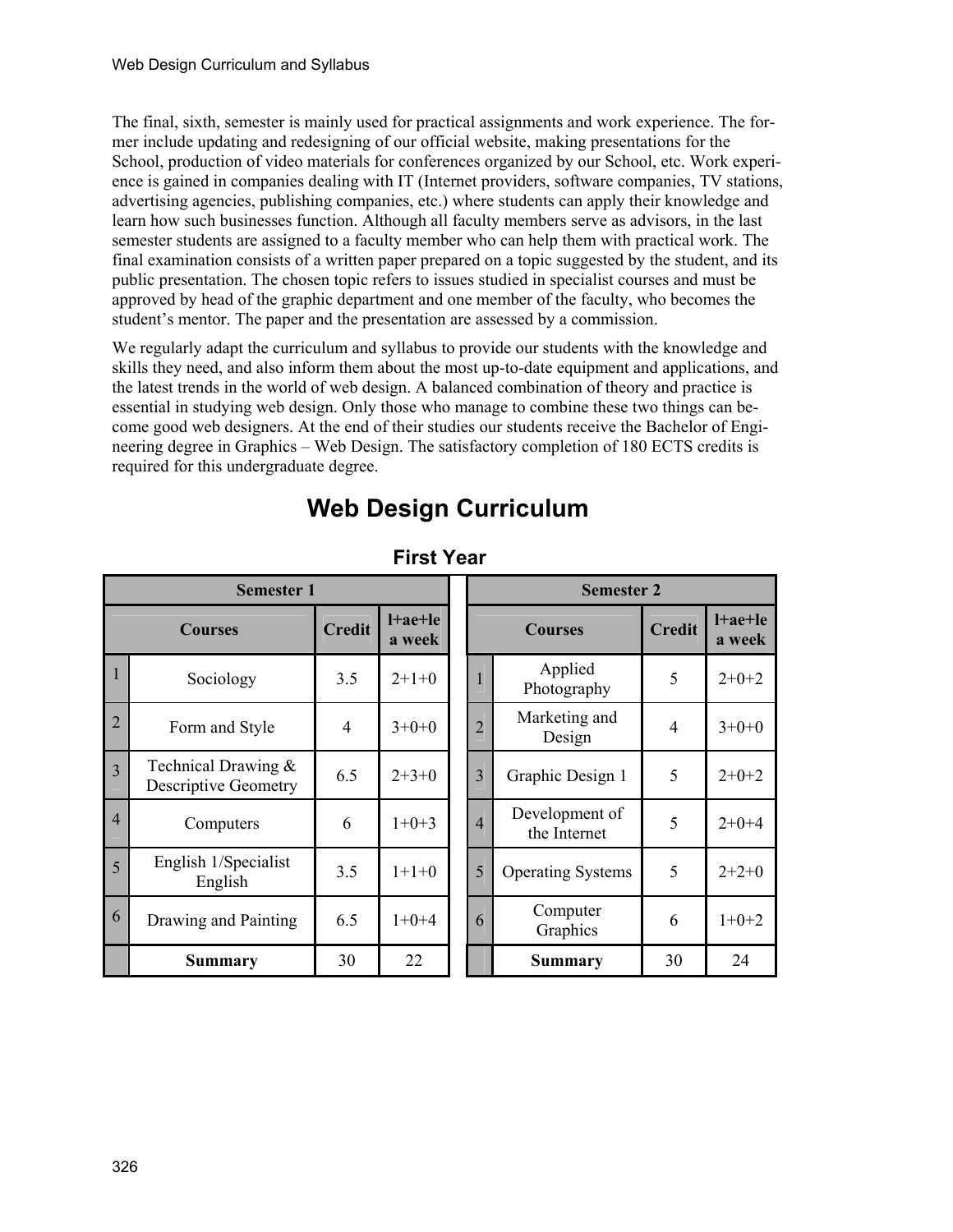| <b>Semester 3</b> |                                          |               |                     | <b>Semester 4</b>                             |                                        |        |                           |
|-------------------|------------------------------------------|---------------|---------------------|-----------------------------------------------|----------------------------------------|--------|---------------------------|
|                   | <b>Courses</b>                           | <b>Credit</b> | $l+ae+le$<br>a week | <b>Courses</b>                                |                                        | Credit | $l + a e + l e$<br>a week |
|                   | Introduction to Web<br>Design            | 5.5           | $2+0+2$             | 1                                             | Graphic Design 3                       | 6      | $2+0+3$                   |
| $\overline{2}$    | Typography                               | 6.5           | $3+0+3$             | $\overline{2}$<br>Multimedia 1                |                                        | 6      | $3+0+2$                   |
| 3                 | <b>Internet Languages</b><br>and Tools 1 | 6.5           | $3+0+3$             | 3                                             | Networks and Dis-<br>tributive Systems | 6      | $3+2+0$                   |
| $\overline{4}$    | Database Systems                         | 5.5           | $2+2+0$             | $\overline{4}$                                | <b>Applied Databases</b>               | 5.5    | $2+1+2$                   |
| 5                 | Graphic Design 2                         | 6             | $2+0+2$             | <b>Internet Languages</b><br>5<br>and Tools 2 |                                        | 6.5    | $3+0+2$                   |
|                   | <b>Summary</b>                           | 30            | 23                  |                                               | <b>Summary</b>                         | 30     | 24                        |

### **Second Year**

### **Third Year**

| <b>Semester 5</b> |                           |               |                           | Semester 6        |                    |               |                           |
|-------------------|---------------------------|---------------|---------------------------|-------------------|--------------------|---------------|---------------------------|
| <b>Courses</b>    |                           | <b>Credit</b> | $l + a e + l e$<br>a week | <b>Activities</b> |                    | <b>Credit</b> | $l + a e + l e$<br>a week |
|                   | Management                | 6             | $3+2+0$                   |                   | Practice at School | 8             | $0+4+4$                   |
| $\overline{2}$    | Multimedia 2              | 6             | $3+0+2$                   | $\overline{2}$    | Work experience    | 10            | $0+0+12$                  |
| $\overline{3}$    | <b>Web Communications</b> | 6             | $2+0+3$                   | 3                 | Final examination  | 12            | 4 hours                   |
| $\overline{4}$    | E-Business                | 6.5           | $3+0+2$                   |                   | <b>Summary</b>     | 30            | 24                        |
| $\overline{5}$    | Elective course           | 5.5           | .                         |                   |                    |               |                           |
|                   | Summary                   | 30            | $20+$                     |                   |                    |               |                           |

|                   |              | <b>Semester 6</b>  |               |                           |
|-------------------|--------------|--------------------|---------------|---------------------------|
| l+ae+le<br>a week |              | <b>Activities</b>  | <b>Credit</b> | $l + a e + l e$<br>a week |
| $3+2+0$           |              | Practice at School | 8             | $0+4+4$                   |
| $3+0+2$           | 2            | Work experience    | 10            | $0+0+12$                  |
| $2+0+3$           | $\mathbf{3}$ | Final examination  | 12            | 4 hours                   |
| $3+0+2$           |              | Summary            | 30            | 24                        |

**Legend:**  $I + ae + le$  (lectures  $+$  auditory exercises  $+$  laboratory exercises)

#### **Electives**:

Digital Photography  $(2+0+2)$ Quality Management (2+2+0) Introduction to Graphic Technology (2+2+0)

# **Recommendations**

Due to the globalization of Web use nowadays, there is a growing need for specialists in the field of information technology. People have realized the importance of IT careers. Short courses are organized offering training and quick specialization in various IT areas, but there is also a need for systematic and thorough educational programs that provide students with much wider knowledge. Therefore, the starting of the new study group for web design at the Advanced Technical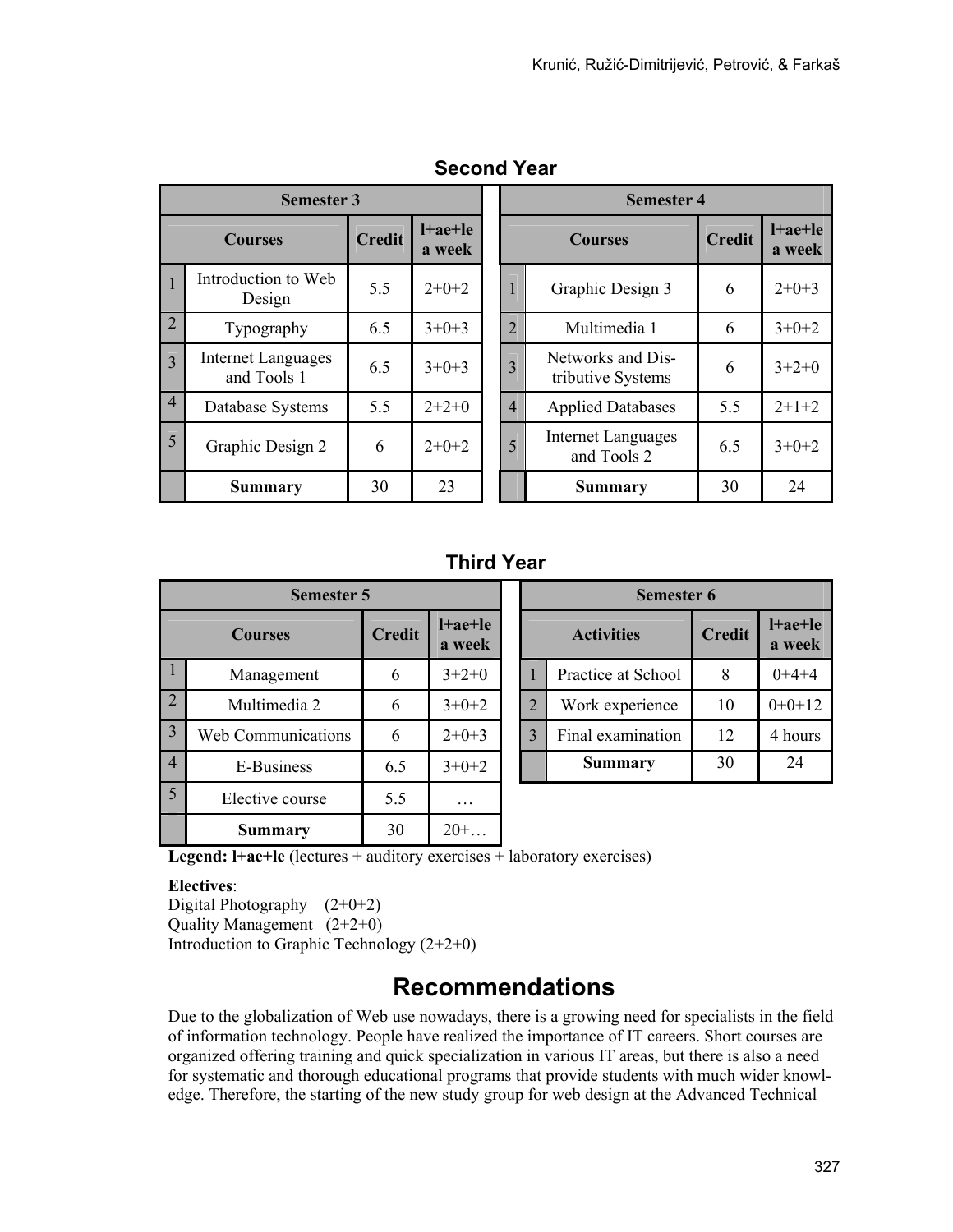School was a step in the right direction. Students have shown a great interest in this branch of design, and our main objective is to educate well-rounded specialists. If they know all about the basic topics regarding different web issues and technologies, student web designers should be able to solve problems they will meet with as professionals.

We think that it is very important to study what freshmen know before setting up a study group in order to select and create appropriate courses. This is necessary to avoid possible mistakes and rewriting of newly accepted programs. Also, we believe that designers educated on a combination of technical and art courses will significantly raise the quality of design on the Web, as both practical and aesthetic sides are included.

The analysis of accessibility and privacy on the Web, and the specialized courses with their descriptions presented in this paper could serve as guidelines in writing similar curriculums and syllabuses. Since the future brings new technologies and web issues, it is good to revise these documents from time to time. For that purpose, curriculum planners ought to be well-informed about the current situation regarding all aspects of the Web.

## **Conclusion**

Our research, carried out to identify the prior status of students' knowledge of web issues related to web design, was extremely useful in preparing the program for the web design study group. The obtained results gave us a real picture of their insight into the most important questions in this area. In this way we were able to create a suitable curriculum and offer a syllabus with the right content.

In the first year there are courses that introduce students to the world of computing. We insist on all elements that include graphic design and its usage on the Internet. The second year is reserved for the knowledge and skills referring to Internet tools, databases, web design and multimedia. The courses taught in the fifth semester deal with business aspects of web design and its application in different fields. The sixth semester prepares students for the practical implementation of their theoretical knowledge through assignments and work experience in various companies.

We are planning to proceed with our research of certain important web issues in practice. But this time we would like to include a few students in the research team.

# **References**

- Adaptive Computer Technology Training Center (1999), Retrieved March 3, 2003, from http://www.ec.gc.ca/act-tia/
- AEB Web Security Guidelines. (2002).Alliance for Electronic Business. U.K, http://www.intellectuk.org/download.asp?file=138
- The Bologna Declaration. (2000). On the European space for higher education: An explanation. Retrieved November 9, 2004, from http://europa.eu.int/comm/education/policies/educ/bologna/bologna.pdf
- ISO 1799 standard. (2000). Retrieved May 10, 2005, from http://www.iso-17799.com

Krunic, T., & Ruzic-Dimitrijevic, Lj., (2005). E-business and information system securing. Infotech 2005.

- McFadden, D., & Katagiri, G. (2003). *Implementation policy and procedures for securing networked devices*. Econometrics Laboratory & Department of Economics, University of California, Berkeley.
- Microsoft. (2005). Understanding cookies. Retrieved May 26, 2005 from http://www.microsoft.com/resources/documentation/windows/xp/all/proddocs/enus/sec\_cook.mspx?mfr=true
- New Viruses They are Hot and Bad. (2005). Retrieved May 20, 2005 from http://www.macnet.com/221482.page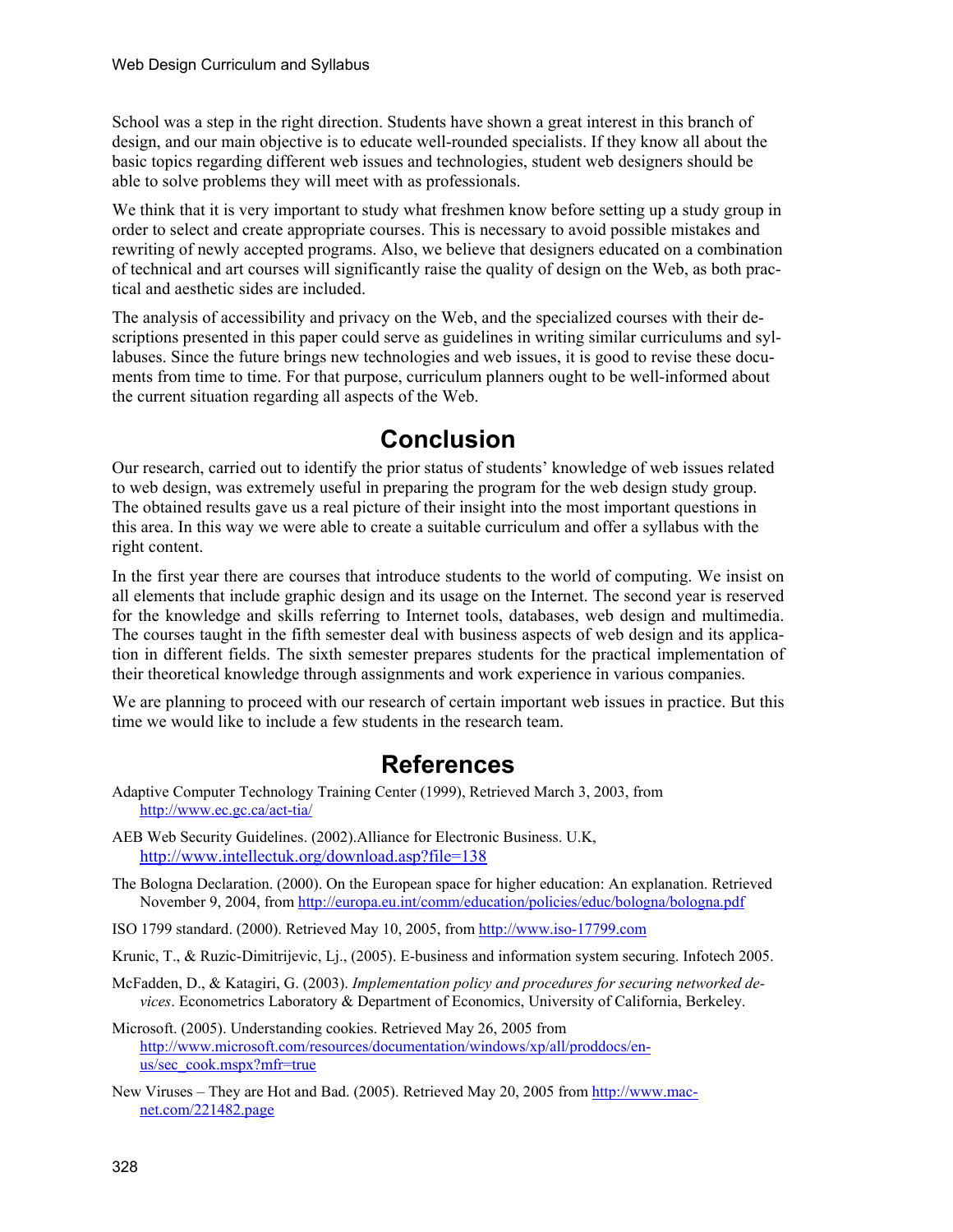Nielsen, J. (2003). On usability and web design. Retrieved June 2004 from http://www.useit.com

- P3P 1.0, A New Standard in Online Privacy, (2003). Retrieved August 7 from http://www.w3.org/TR/P3P/
- Powell, T. A., (2000). *Web design: The complete reference.* MacGraw-Hill.
- Statistics about visually impaired people in EU. (1994). Retrieved September 17, 2004, from http://www.euroblind.org/fichiersGB/statGER.htm
- U.S. Census Bureau. (1997). Americans with disabilities. Retrieved June 15, 2004 from http://www.census.gov/prod/2001pubs/p70-73.pdf
- U.S. Department of Health and Human Services. (2002). User security guidelines. Retrieved May 22, 2005, from http://www.hhs.gov.familyhistory/downloads/UserSecurityGuidelines.doc

Vulnerabilities, Incidents and Fixes, (2005). Retrieved from http://www.cert.org/nav/index\_red.html

- W3C. (1999). Web content accessibility guidelines. Retrieved October 15, 2004 from http://www.w3.org/TR/WCAG10
- W3C. (2000). Curriculum for web content accessibility guidelines. Retrieved September 10, 2004 from http://www.w3.org/WAI/wcag-curric
- W3C. (2005). What is Web Accessibility? Retrieved from http://www.w3.org/WAI/intro/accessibility.php
- Web Accessibility in Mind (WebAIM). (1998). Introduction to Web accessibility. Retrieved April 23, 2004 from http://www.Webaim.org/info/intro
- Web Guidelines. (2005). Retrieved December 5, 2005, from http://www.cabinetoffice.gov.uk/egovernment/resources/handbook/introduction.asp
- Web beacon. (2003). Retrieved June 15, 2005 from www.webopedia.com/TERM/W/Web beacon.html
- Web usability the main rules. (2004). [In Croatian. The original title is *Usability sajta osnovna pravil.*  No English version available). Retrieved January 2005 from http://www.netnovinar.org/netnovinar/dsp\_page.cfm?pageid=437&articleid=957&urlsectionid=1375& specialsection=ART\_FULL
- Why Implement P3P? (2002) Retrieved July 15, 2004 from http://p3ptoolbox.org/guide/section1.shtml
- Wolley S., & Young, B, (2001). *Information security Solutions for information security risk management*. Ernst&Young.

#### *Additional Sources*

Curtin University of Technology, Perth, www.curtin.edu.au

Harvard University, www.harvard.edu

Indiana University, Bloomington, www.indiana.edu

Prirodno-matematicki fakultet (Faculty of Mathematics and Natural Sciences), Novi Sad, www.pmf.ns.ac.yu

The University of Manchester, www.manchester.ac.uk

University of Prince Edward Island, Charlottetown, www.upei.ca

Yale University, New Haven, www.yale.edu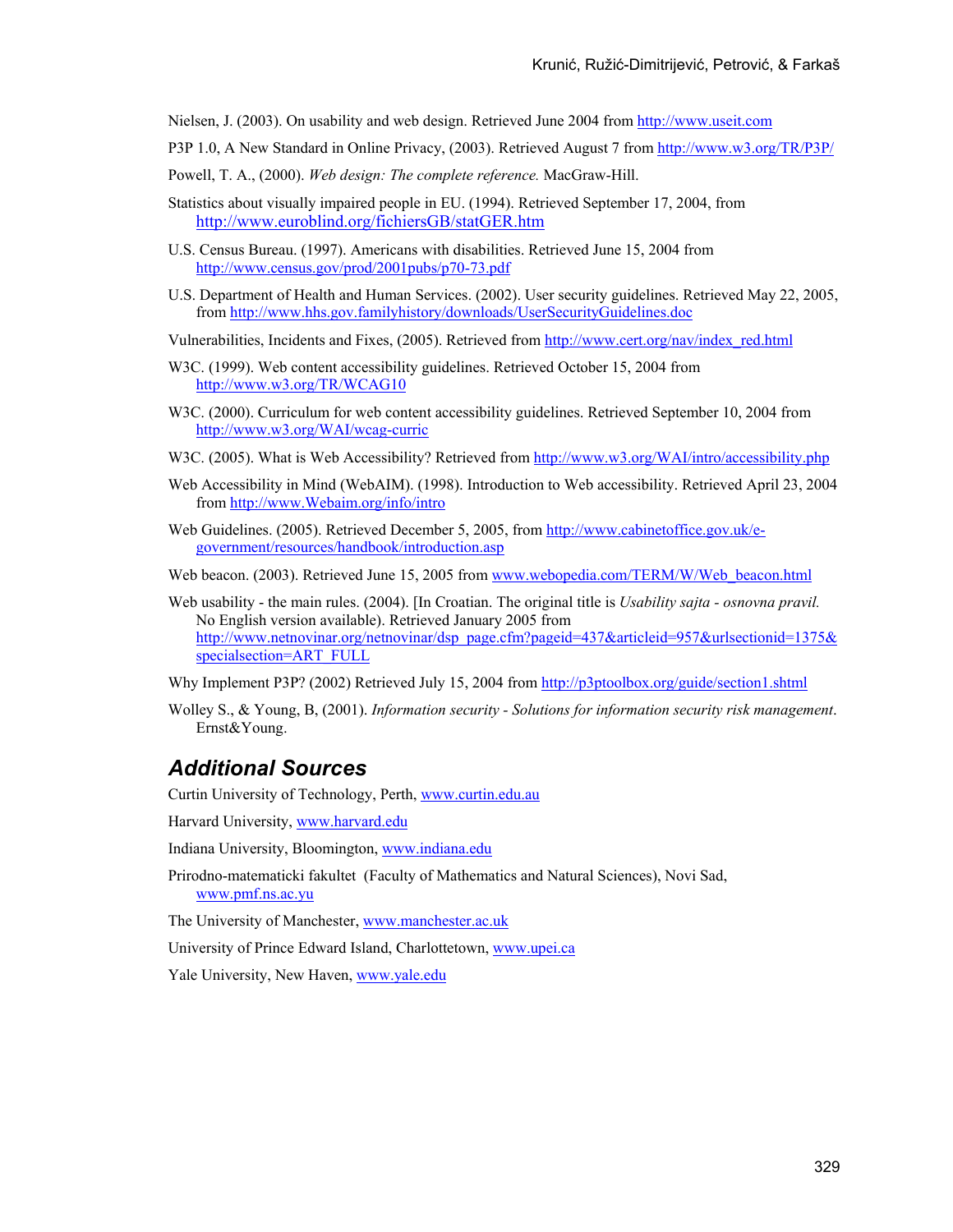# **Appendix 1**

## *Test on Students' Prior Knowledge*

1. The main aspect of web design is represented by

- a) web content
- b) web technologies
- c) visual elements
- d) purpose of a website
- e) purpose, content, techniques and visual elements
- f) animations

2. To create a good website it is recommended to use the latest version of XML, DHTML, CSS, etc.

- a) Yes
- b) No
- 3. The vertical scroll bar should be
	- a) short
		- b) long
	- c) its length is totally unimportant
- 4. On a web page there should be
	- a) at least 10 hyperlinks
	- b) at least 7 hyperlinks
	- c) not more than 7 hyperlinks
	- d) less than 4 hyperlinks

5. To keep the visitor's attention, it is good to use as many interesting advertising banners as possible.

- a) Yes.
- b) No.

6. Messages like "The picture is loading, please wait",

- a) keep the visitor's attention
- b) irritate the visitor even more than waiting itself

7. The navigation system of a well-designed website is supposed to be

- a) original
- b) dynamic
- c) simple
- d) unusual

8. When designing a website, one should

- a) respect the conventions of the traditional graphic interface
- b) avoid stereotypes
- c) introduce original solutions to surprise visitors
- 9. User-oriented web design means
- a) designing according to the client's desires
- b) designing a company intranet
- c) designing according to the visitor's desires

d) designing for a small group of users 10. Define the steps you would take in creating a website.

 $\mathcal{L}_\text{max}$  $\mathcal{L}_\text{max}$ \_\_\_\_\_\_\_\_\_\_\_\_\_\_\_\_\_\_\_\_\_\_\_\_\_\_\_\_\_\_\_\_\_\_\_\_

11. A website has been designed. Specify what should be verified before its publishing.

 $\mathcal{L}_\text{max}$  $\mathcal{L}_\text{max}$ 

- 12. Accessible design means
	- a) access to a website without using passwords
	- b) access to a website over cable Internet
	- c) making a website accessible for people with special needs
	- d) a website is easy to find with a search engine
- 13. Assisting technologies are
	- a) Java Script, CSS, DHTML
	- b) screen readers and head pointers
	- c) cable Internet and Ethernet
	- d) digital photo cameras and web cameras
- 14. Security policy is
	- a) physical securing of a room with a web server
	- b) material satisfaction in case of information loss from a web server
	- c) a set of rules to be observed by workers in an institution in order to secure its information system
	- d) a set of antivirus programs for a web server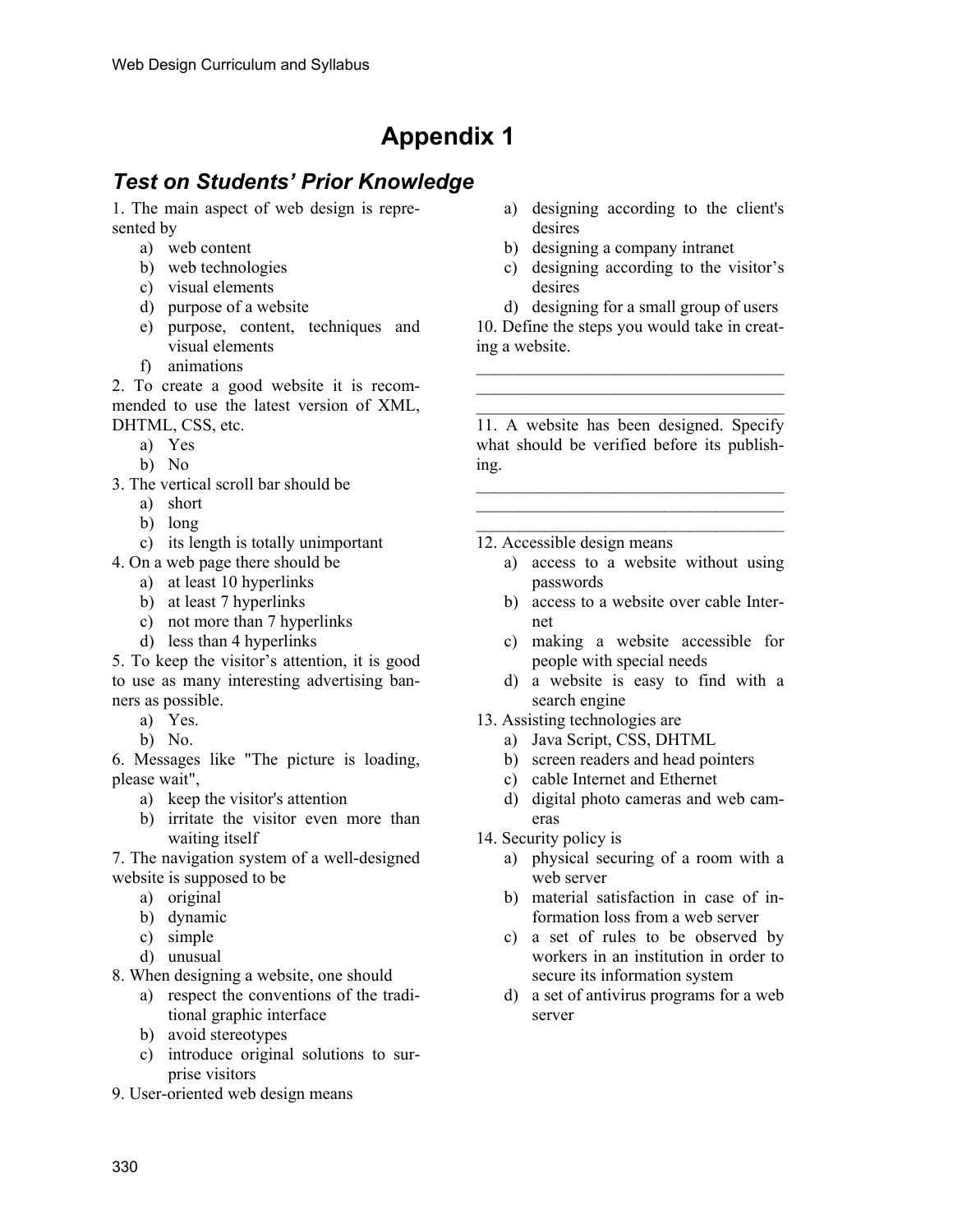- 15. A feedback-call system is used to
	- a) collect user opinions about a website
	- b) send fax messages over the Internet
	- c) secure employees' access to their company network

 $\mathcal{L}_\text{max}$  $\mathcal{L}_\text{max}$ 

 $\mathcal{L}_\text{max}$  $\mathcal{L}_\text{max}$ 

16. Write what you know about P3P.

17. What is the full name of the W3C?

18. Marking hyperlinks only with blue is

- a) very useful
- b) not allowed
- c) a stereotype
- 19. Remote access to a company network
	- a) is an advantage for the company
	- b) should be prevented if there is no real reason for its use
	- c) brings big profits to the company
	- d) is expensive to operate

20. A website in which one can do anything with maximum 3 mouse clicks

- a) is badly structured
- b) is a good website
- c) is very boring to its visitors

21. Detailed explanations under every picture in a website

- a) are very important
- b) irritate visitors
- c) make no sense since everybody can see what's in the picture

22. Mark the good combinations of text (T) and background  $(B)$  colors with  $+$ , and the bad ones with –

- $\Box$  T: light violet / B: dark violet
- $\Box$  T: grey-blue / B: pink
- $\Box$  T: violet / B: white
- $\Box$  T: light violet / B: light grey
- $\Box$  T: violet / B: white
- $\Box$  T: white / B: pink

23. If there are a lot of hyperlinks on a web page, it is useful

- a) to group them
- b) to arrange them evenly
- c) to form a row or a column
- 24. EventViewer is used to monitor
	- a) system events in the computer
	- b) events on a chat page
	- c) the visitors' book
	- d) the number of visitors
- 25. A useful website is
	- a) any website which makes profit
	- b) a website used for doing business
	- c) a website that makes more money than has been spent on its creation

26. Information about the navigation through the website

- a) irritates visitors
- b) keeps visitors from leaving the website disappointed
- c) can be helpful to beginners
- 27. Information travels over the Internet
	- a) directly from the sender's computer to the receiver's computer
	- b) directly on the relation sender provider – receiver
	- c) on the relation sender about ten other locations – receiver

28. In order to prevent a hacker's attack on a computer, it is useful to

- a) update Windows regularly
- b) avoid emailing
- c) install antiviral software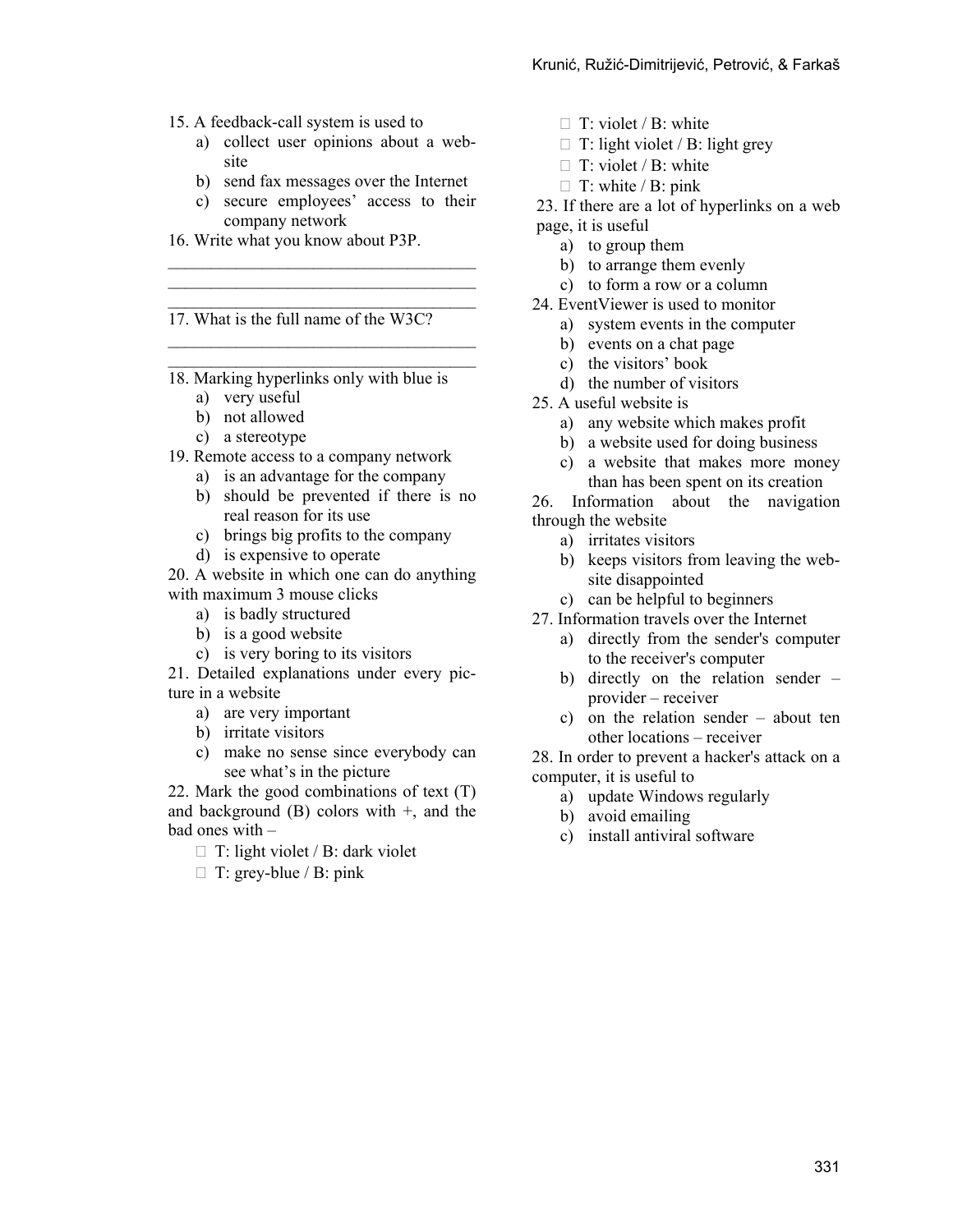# **Appendix 2**

## *Web Design Syllabus*

### **Specialized IT Courses**

**Computers –** Computer development. Hardware components. Operating systems. Text processors. Presentation software. Photo editing software – digital imaging software. Tools: Word, PowerPoint, Photoshop, etc.

**Computer graphics –** Principles and tools of interactive computer graphics. Object modeling, two- and three-dimensional transformations. Coloring and illumination models. Tools: Corel-Draw, FreeHand, etc.

**Operating Systems** – Major concepts of modern operating systems. Process management, memory management, and file systems. Architectural support, security, and design. Implementation of some components of a simple operating system.

**Development of the Internet –** History and development of the Internet. Access to Internet, browsers, etc. Websites with improved usability and accessibility. Internet services: protocols, email, news group, Net meeting, chatting, etc. Advantages and disadvantages of popular search engines and how they perform collecting and indexing of websites. Hazards on the Internet (viruses, spam, worms, hoaxes, and scams), and tips for safer computing. Practical assignment: creating of simple websites.

**Introduction to Web Design – Basic concepts of web design. Usability and usability errors in** websites. Web developing models. Waterfall and the joint design application models. Web design planning: website's purpose, specification, creating user profiles, creating website prototypes, quality testing, etc. User-oriented web design. Classification of users and needs of specified user groups. User opinion analysis and basic user characteristics affecting web design (sight, memory, patience, etc.). Accessible design, W3C accessibility guidelines, and use of automatic accessibility checking software. Website classifications. Different website structures and web design approaches. Website publishing and updating. Methods of website popularization. Web server performances. Security issues: attacks by hackers and viruses, security polices, and information backup. Secure pages, client certificates, firewalls, security events tracking, etc. System recovery after a virus attack.

**Internet Languages and Tools 1 –** Hypertext markup language (HTML) syntax. Document type definition. Creating web pages, adding pictures and textual and graphic hyperlinks through HTML. Background pictures. Use of special characters, lists and tables. Table formatting and manipulating. Cascading Style Sheets, (CSS) for text formatting and other manipulations. Java Script for creating interactive navigation commands and animations. Cookies and their placement on the visitor's hard disk. Simple HTML forms. Hidden fields. Java Script manipulations such as submitted data verification, and securing from accidental erasing of form elements by the visitor.

**Database Systems –** Database concept and history. Logical and physical organization of data, database models, and data independence. Relational databases concepts. Some familiar databases. Embedding database languages in general programming languages.

**Internet Languages and Tools 2 –** Navigation, searching, text, web graphics, interactive elements, and web technologies issues. Frames, cookies, sub windows, and web page arrangement and navigation issues. Simplicity and consistence of navigation systems. Search facilities, maps, indexes, and site help systems. Web colors and image optimization. Different monitor types and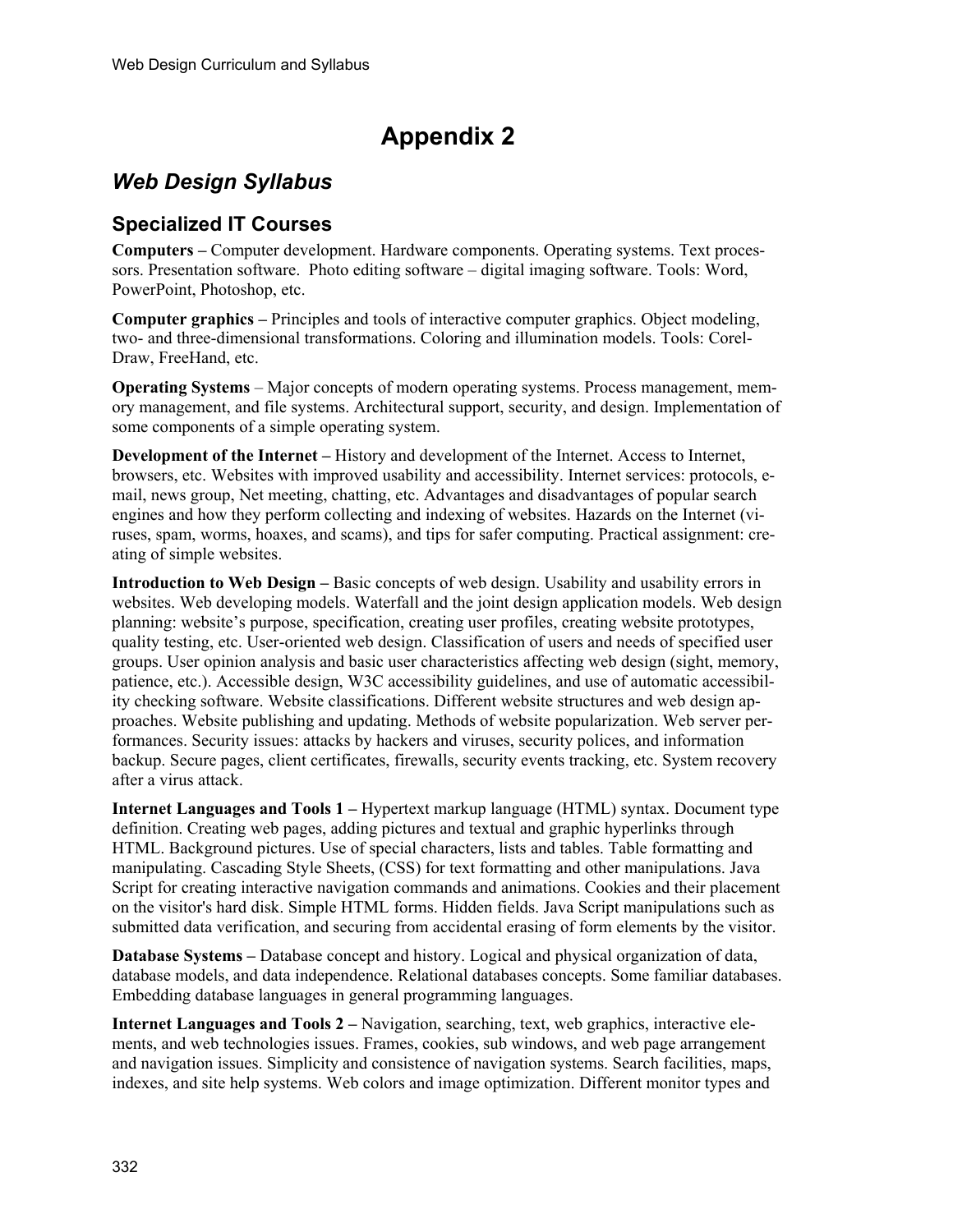their influence on the web page design. Macromedia Fireworks (web graphics), Macromedia Flash (animation), and Macromedia Dreamviewer (web page development).

**Applied Databases –** Databases for the Web. MySql for database creating and updating. PHP. Connecting websites to MySql driven databases. Web application data errors and error reports. Sessions and their manipulations. Client identification and database security.

**Multimedia 1 –** Web design and other multimedia. Sound, video and animation in websites. Audio and video technology and digital signals. The Internet possibilities. Interactive tools: customized e-mail inquiry, guest book, chat, etc. Mailing lists and domain registration. Web and mail hosting. Dynamic animations.

**Networks and Distributive Systems** – Computer network – concept and architecture. Network protocols. Network operating system. Network protection. Designing of computer networks. Web servers.

M**ultimedia 2 –** Web design and redesign. Advertising possibilities: designing and making banners on the Internet, designing company profiles including logos, letter papers, business cards, etc. Marketing and advertising brochures and other publications. Various uses of multimedia in business, education, entertainment, industry and other areas.

**Web communications –** The Web in media. Media in web design. Practical web design assignments.

**E-Business –** B2B, B2C. Virtual corporations, web databases, e-commerce, product catalogues, and virtual customer basket. Payment in e-commerce. Security aspects of e-commerce. EDI and EDIFACT. E-banking, e-marketing, e-auctions, and e-advertising. Open source software for ebusiness development: PHP, MySql, and Apache.

### **Art Courses**

**Form and Style –** Art and society: topics, forms, and ideas. Form and style changes in the history of painting. Two-dimensional formatting of a composition – concept. Graphic designers and art directors. Forms and styles in graphic arts – graphic design. Works of art of famous artists.

**Drawing and Painting –** Materials and elements of drawing and painting. Proportions. Shade. Perspective. Composition. Space. Colors and hues. Contrast. Gradient. Rhythm. Form and content.

**Applied Photography –** Marketing communication rules. Visual communication photography in the  $21<sup>st</sup>$  century and its place in graphic design. Photograph – text relation. Information, innovation and development of media. Digital imaging and its implementation in printed media and websites.

**Marketing and Design –** Marketing strategy. Market research. Target groups and competition. Sales psychology. Propaganda messages. Idea in advertising. Advertisements. Creative concept.

**Graphic Design 1 –** Main characteristics of graphic design. Graphic design in relation to graphics, materials, marketing, production, and transportation. Current trends in graphic design. Trade mark: positive, negative, contour line, color, size, and typography. Logotype: positive, negative, contour line, and color. Design solution and advertising. CD covers and labels.

**Graphic Design 2 –** Elements of visual identity. Theory of form with art elements: composition, problem definition, and possible solutions. Business cards and labels.

**Graphic Design 3 –** Posters: theater, film, music, and exhibition Specific posters: ecology, politics, and world peace. Billboard. Constituent elements of visual identity. Theory of form with art elements.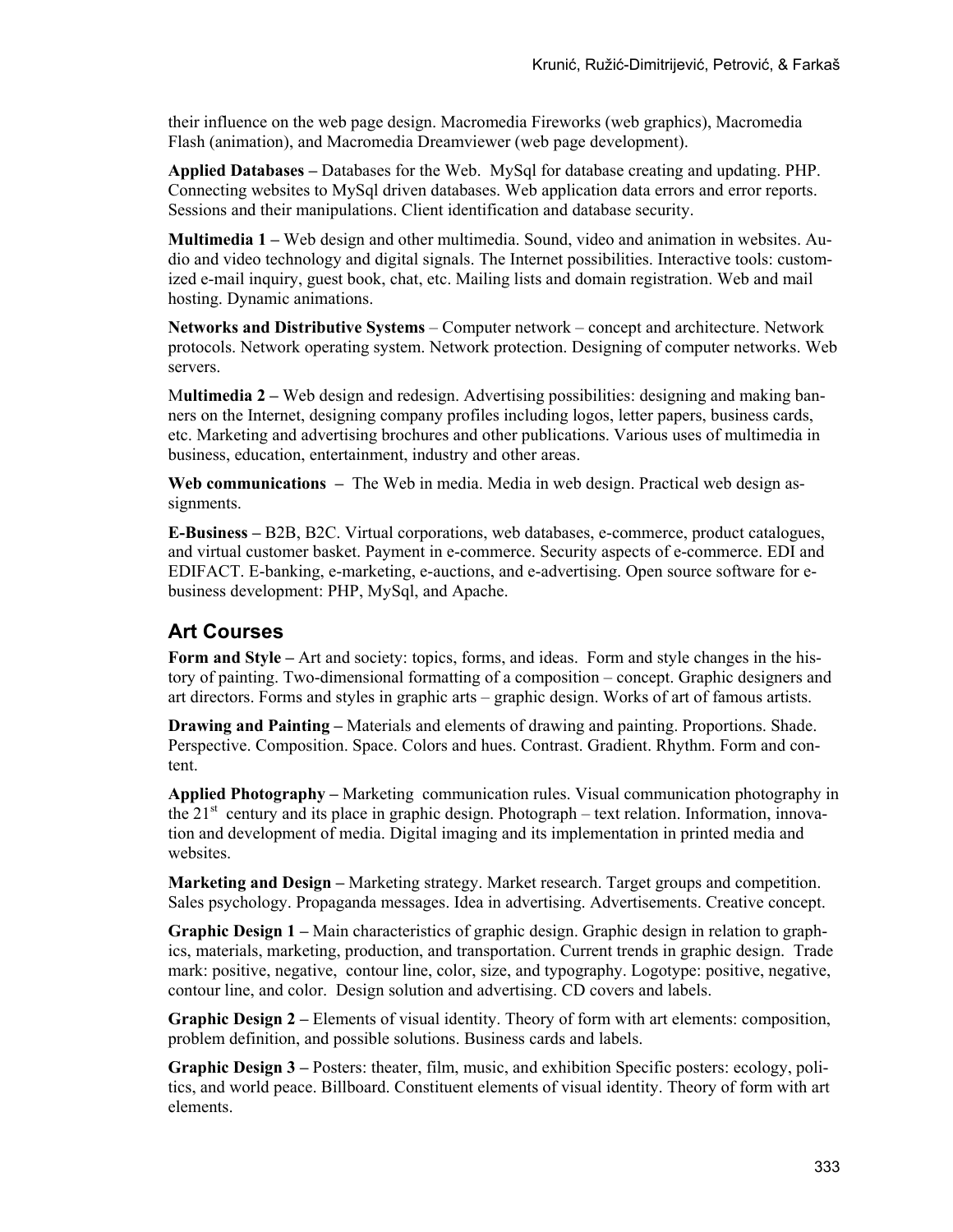### **Survey of Other Courses**

**Sociology –** Development and methods of sociology. Social groups. Cultural phenomena. Labor Sociology. Global social changes and environmental crises.

**Technical Drawing and Descriptive Geometry –** Orthogonal projection. Oblique projection. Transformation and rotation. Perspective. Shades. Nets of objects. Special views. Computer graphics in technical drawing.

**English 1 – A course in General English (elementary level).** 

**Specialist English –** A lower-intermediate course in IT English. Topics include basic computer uses, applications, desktop publishing, image editing, reviewing websites, web page design, multimedia, e-commerce, chat rooms, computer programming, videoconferencing, Netiquette, careers in IT, etc.

**Typography –** Origins and development of alphabet. Fonts. Typography (formatting). Calculation: text, proofreading, form, and number of pages. Word processors and typography. Business cards and invitations. Typography of books and newspapers.

**Management –** Economic business. Price policy. Marketing. Market research. Analysis. Management methods and functions. Project management, production, stocks, equipment, and distribution.

**Quality Management** – Quality system. Company identity. Control and measurement. Control cards. Corrections diagram. Automated quality management.

**Digital Photography** – Digital record system in photography. Technology of digital image processing. Digital cameras. Digital laboratories. Image-editing software.

**Introduction to Graphic Technology –** Printed media and information. Basic products of graphic technology: books, magazines, newspapers, posters, brochures, and printed packaging. Basic materials. Designing of graphic products. Manufacturing.

# **Biographies**



**Tanja Krunić** is a lecturer at the Advanced Technical School, Novi Sad, Serbia. She teaches courses in web design and Internet languages and tools. She holds a MS in mathematics and is currently working towards her PhD in Numerical Analysis from the Faculty of Mathematics and Natural Sciences, Novi Sad. Her research interests include important issues like usability, accessibility, privacy, and security on the World Wide Web. She is a co-author of *E-business and Information System Securing*, Infotech 2005; *How to Teach Mathematics in Special Circumstances*, PRIM 2004; and the first author of *E-commerce and User Privacy in Serbia and Montenegro,* The 6-th International Conference on Electronic Commerce and Electronic Business, Palic 2006;

*Accessibility of E-commerce Websites in Serbia and Montenegro,* The 6-th International Conference on Electronic Commerce and Electronic Business, Palic 2006.